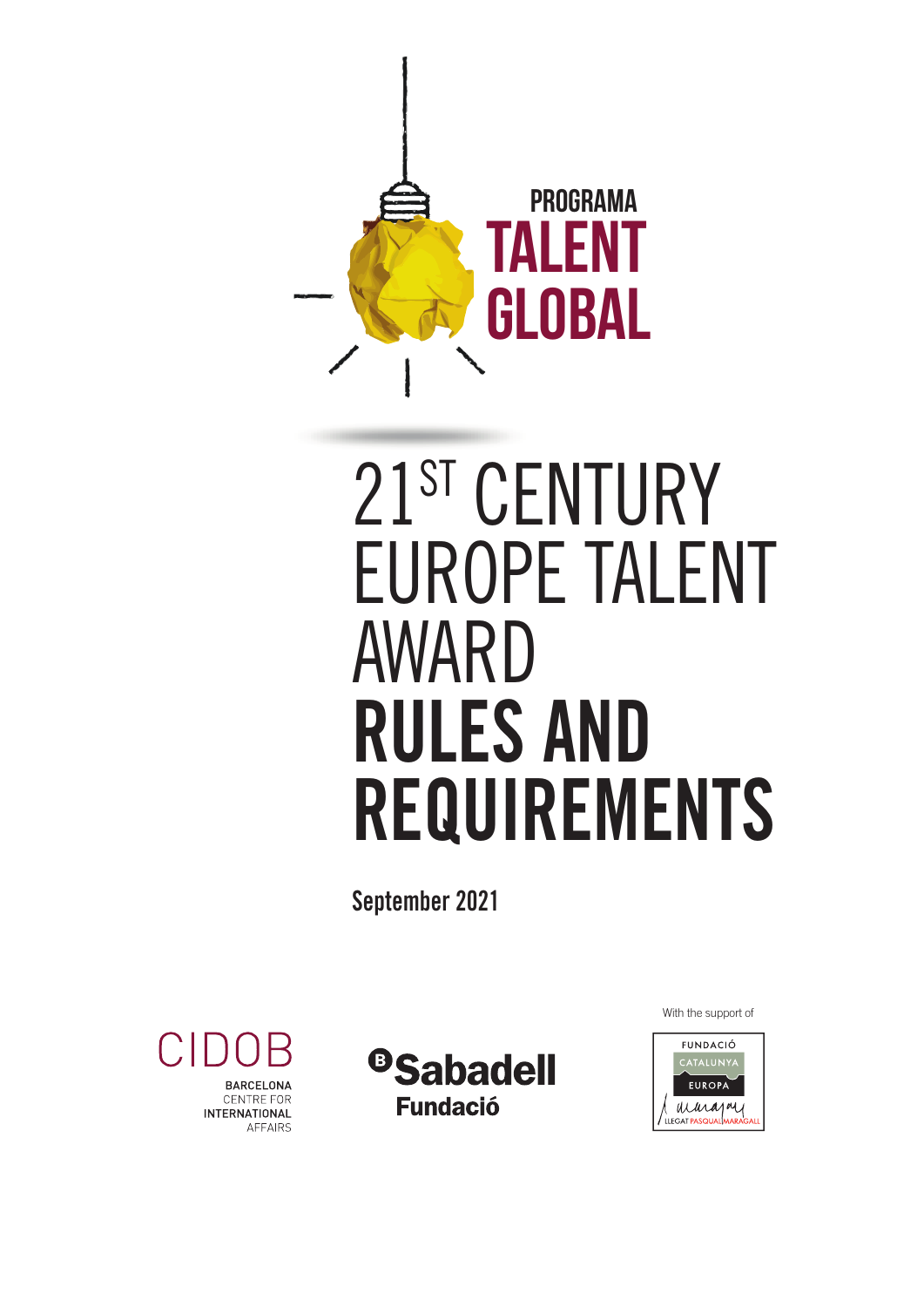## CIDOB (Barcelona Centre for International Affairs) and Fundació Catalunya Europa, with the support of the Banco Sabadell Foundation, call for entries for the second "21st Century Europe Talent Award".

## Aim

The "21st Century Europe Talent Award" recognises high quality academic work that takes an original analytical approach and includes research applied to the present challenges Europe must face, both internal and international.

# Themes

The award seeks research on European issues, with a focus on:

- The challenges of European integration
- European policies in the economic, social and political fields
- The European Union as a global player

## Requirements

- $-$  Candidates must be younger than 45 years old on December 31st 2021
- The research may be academic work, doctoral theses, final master's projects or other research written in the past year that has not previously won a prize or been published
- The works should be of between 10,000 and 15,000 words
- The works must be individual
- The works must include applied research and innovative proposals
- The research may be submitted in Catalan, Spanish or English
- Only one work per author will be considered in the "Programa Talent Global" call

# **Submissions**

The call will open on November 1<sup>st</sup> 2021.

The submission deadline is February 28<sup>th</sup> 2022.

The works must include a title and reference to one of the themes identified in this call.

*Documentation to submit:*

- One bound copy and one digital copy of the work. All copies must be anonymous
- A summary of the work (approximately 300 words) including an explanation of its appropriateness and impact

The documentation, including the title of the work, the thematic area of the research and the candidate's personal details and CV, should be submitted in a sealed envelope to CIDOB's headquarters (C/Elisabets, 12, 08001 Barcelona) by post or in person between the hours of 8am and 8pm.

# Format and style

The works should be submitted in Microsoft Word documents, Times New Roman 12 or Arial 11 font with 1.5 line spacing. If the material contains graphics and figures, they should be in .jpg or .xls format and numbered consecutively within each chapter. A complete list of references should be included at the end of the text and cited in the body of the text in the format (surname, year: page).